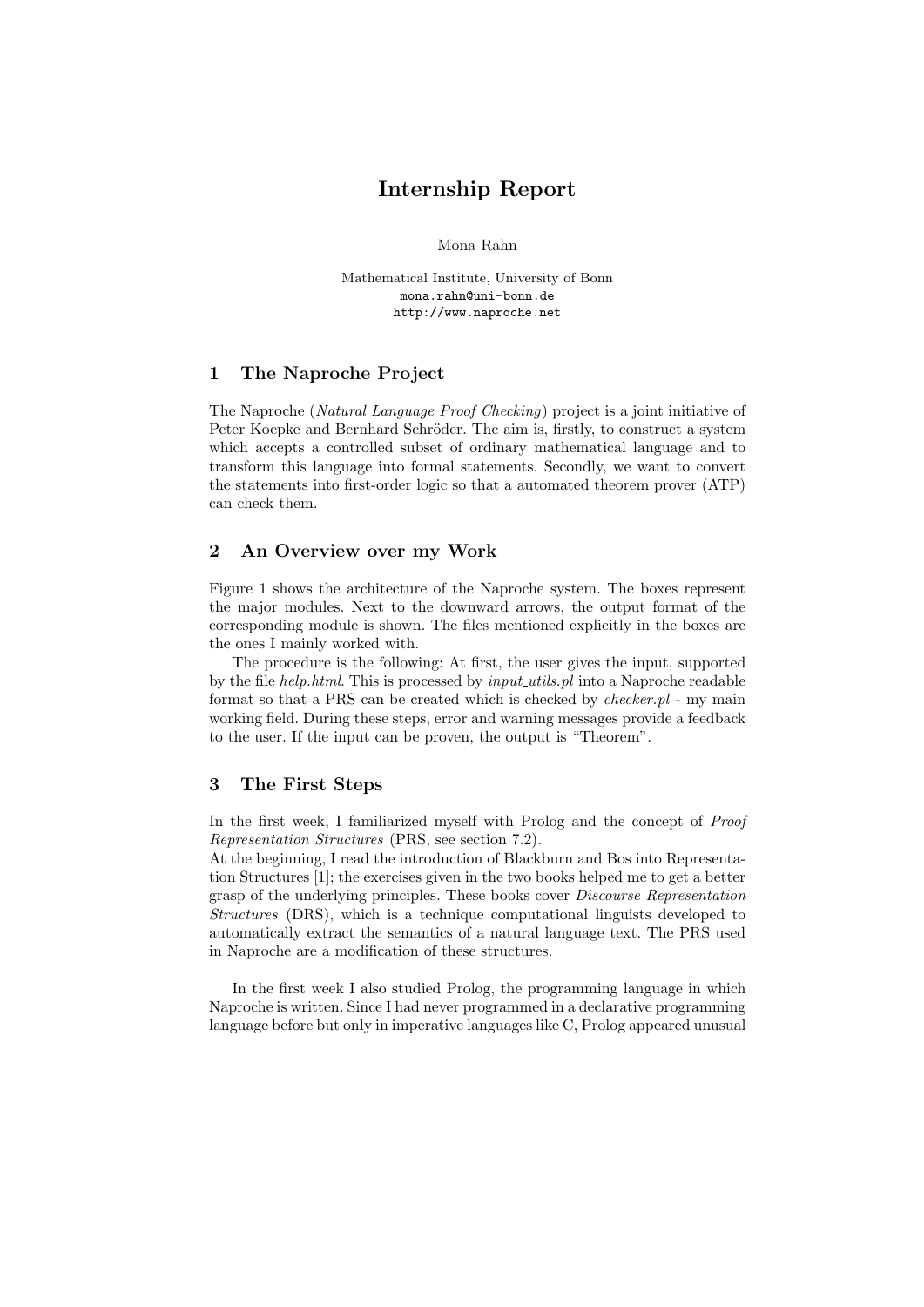

**Fig. 1.** The architecture of the Naproche system.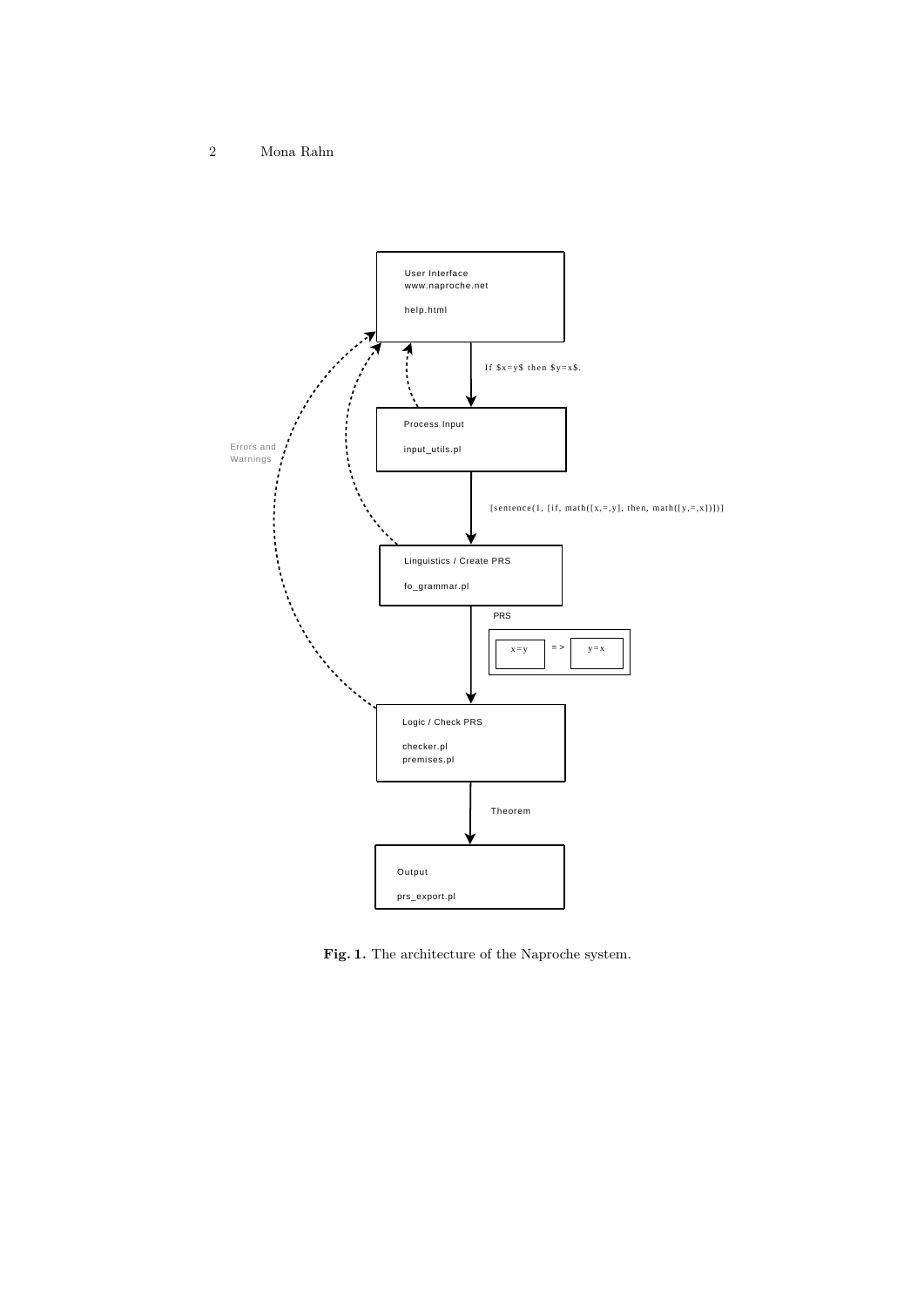to me at first because there are no commands like "while"; but after I had written my first predicates in Prolog, I quickly got used to it. The website by Blackburn and Bos, Learn Prolog Now<sup>1</sup>, was a really helpful (and entertaining) introduction. In this period, I also learnt how to implement tests in Prolog, which is an incredibly useful tool for finding errors. During my internship, I wrote tests for every predicate I programmed and more than thirty for *checker.pl* alone. Furthermore, I learnt how to write the documentation for my programs in the pldoc style and how to use the Prolog command trace for debugging.

## **4 The Module "input utils.pl"**

My first two programs written in Prolog were word and input math. Both are part of the file *input utils.pl* and used by the predicate create naproche input, which is responsible for processing the input into a form from which the PRS can be built. The procedure is the following:

Naproche gets the input in the form of a single atom, e.g.

'There is no \$y\$ such that \$y \in \emptyset\$.'

Then the atom is converted into a list of characters from which sentences are built. A sentence has an ID and is a list of words and mathematical input followed by a terminal symbol. In our example, the output sentence is

```
\Gammasentence(1, [there, is, no, math([y]), such, that,
    math([y, \u2208, \u2205])])
]
```
In order to build the sentence, my programs are used. word recursively defines a word; similarly, input math processes mathematical input (enclosed by \$ signs). input math can also handle some LAT<sub>EX</sub> commands beginning with a backslash like *\*in and *\*emptyset in our example. For this feature, I wrote the predicate latex lexicon which converts LATEX into Unicode. It can also parse more complex LATEX commands like *\*sqrt*{*x*}* or *\*frac*{\*sqrt*{*x*}}{*y*}*. A list of commands can be found on the Naproche website.

## **5 An Introduction into Error Messages**

Syntactically the example given above is correct. For the case that the input is not correct, I have written error messages as a feedback to the user. In *input utils.pl*, examples are:

<sup>1</sup> http://www.learnprolognow.org/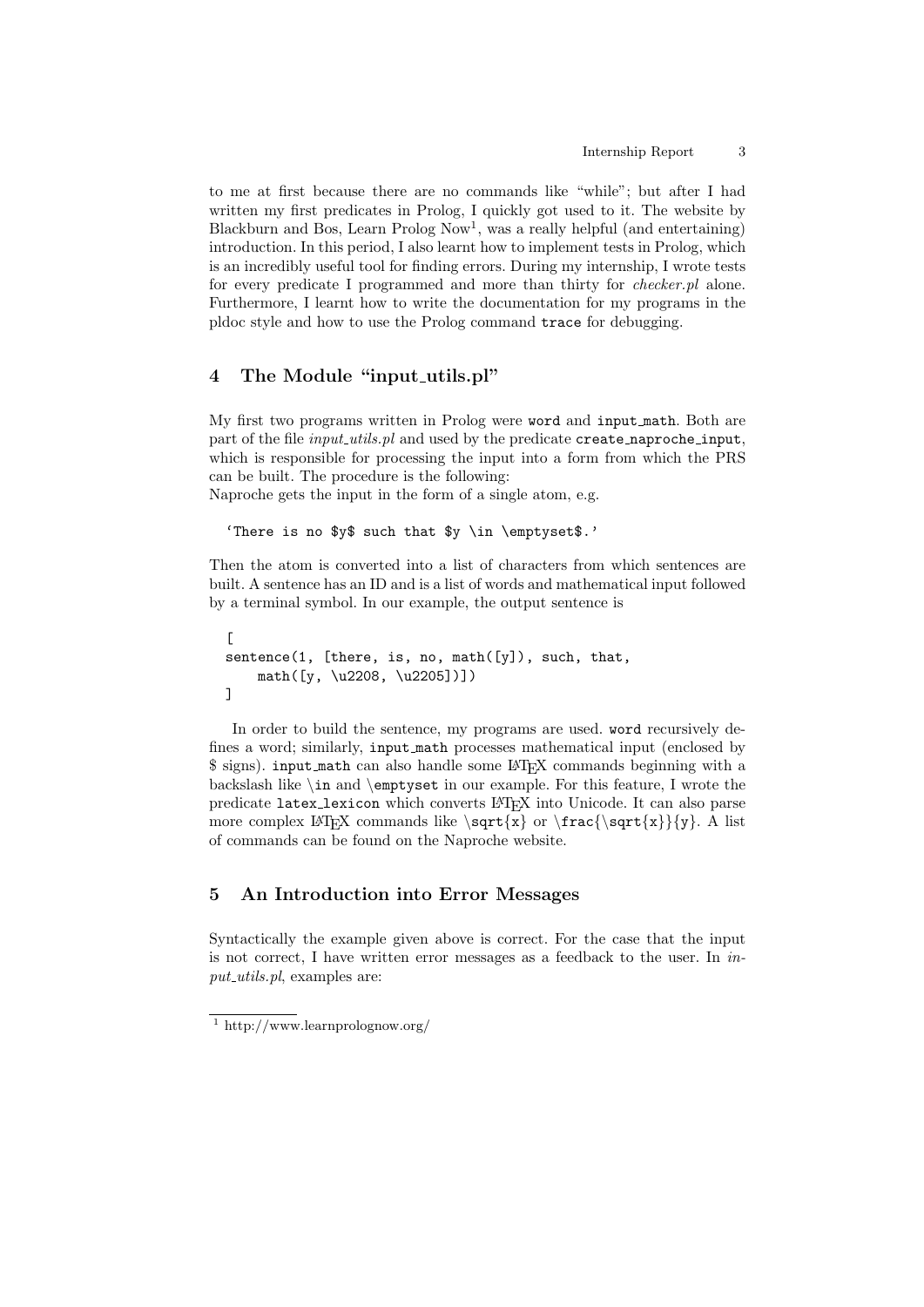| Input          | Error Messages                                                                      |
|----------------|-------------------------------------------------------------------------------------|
| hallo          | message (error, input Error, create_naproche_input, hallo, Could not parse input.)  |
|                | message (error, input Error, sentence, 0, No terminal symbol found.)                |
| $x \ a \ v\$ . | message (error, input Error, sentence, $\ x \ a \ y\$ , Could not parse math mode.) |
|                | $message(error, inputError, input-match, \ a, Latex command not supported.)$        |

The error messages always have the same form:

- **–** Either *error* or *warning* as the first entry; after an error, the program fails
- **–** A specification of the error type, like *inputError*, *prsError* or *checkError*
- **–** The predicate which throws the error message
- **–** The wrong code or the ID of the wrong PRS (or 0 if the whole input is concerned)
- **–** A description of the error

## **6 The Module "fo grammar.pl"**

The module *fo grammar.pl* is mainly used in the PRS construction in order to process the mathematical input. It takes the mathematical output of input math (see section 4) and converts it into DOBSOD format while extracting the free variables. For example, the input

 $[f,(x,)$ , =, y]

is transformed into

```
type∼function..name∼f..args∼[
     type∼variable..arity∼0..name∼x..args∼[]]
```
and the free variables are

[type*∼*variable..arity*∼*0..name*∼*x..args*∼*[]].

To maintain the order of the variables in the DOBSOD list, I wrote the predicate union in right order which unifies two lists in the right order.

I also programmed the predicate fo\_chained\_formula so that chained formulas like can be parsed. For example, the input

 $[x, <, y, <, z]$ 

is transformed into

```
type∼logical symbol..name∼&..arity∼2..args∼[
     type∼relation..name∼less..args∼[
          type∼variable..name∼x..arity∼0..args∼[],
          type∼variable..name∼y..arity∼0..args∼[]
     ],
     type∼relation..name∼less..args∼[
```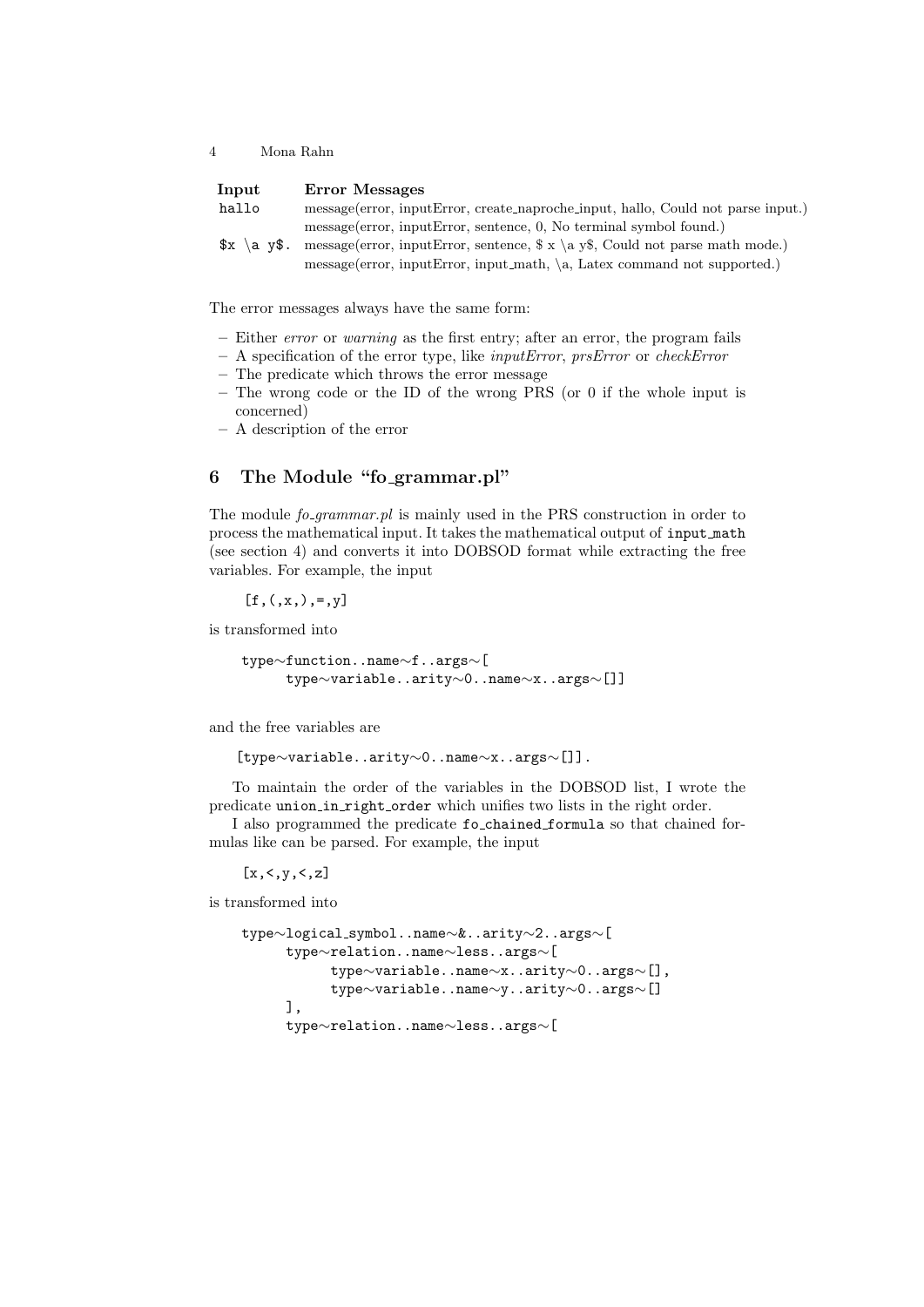```
type∼variable..name∼y..arity∼0..args∼[],
type∼variable..name∼z..arity∼0..args∼[]]
```
]

which is DOBSOD notation for "x*<*y and y*<*z".

Furthermore, I implemented the error messages in *fo grammar.pl*. An example is the message

```
message(syntax,fo_term, X,'Term expected')
```
where X is the concatenation of the first five atoms from the place where the term is expected.

# **7 The Module "checker.pl"**

#### **7.1 Overview**

My task in the internship primarily involved collaborating in *checker.pl*. This program mainly consists of two predicates: check prs and check conditions.



**Fig. 2.** Flowchart of checker.pl

The general procedure is the following: At first, check prs gets the finished PRS as an input. As shown in figure 2, each of the conditions of the PRS is pro-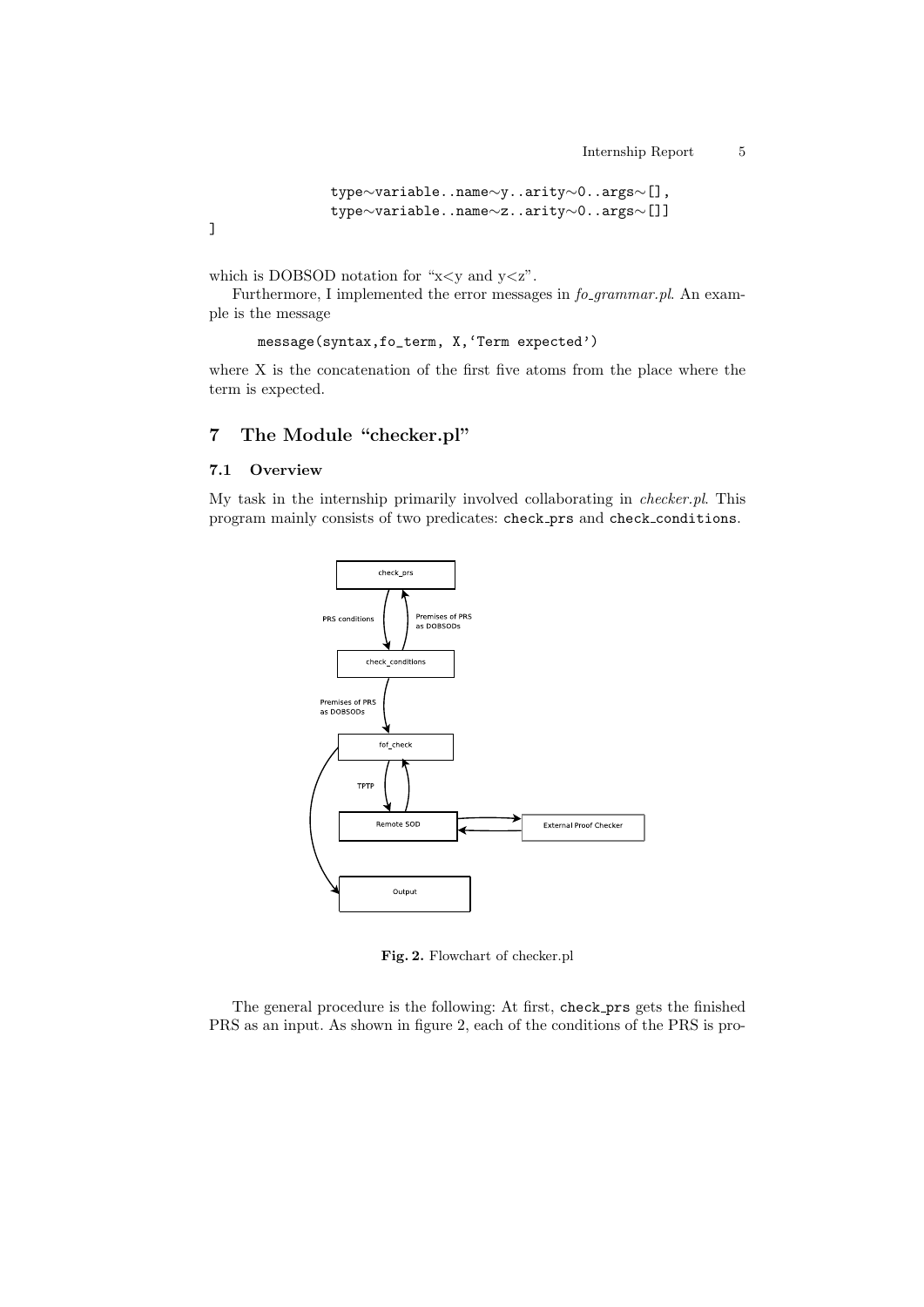cessed by check conditions; if the check-trigger is set to "check", the predicate fof check checks it using an external ATP.

The PRS is logically valid if each of its conditions is valid.

#### **7.2 The Input: Proof Representation Structures**

The input of check prs is a *Proof Representation Structure*. A PRS has the following constituents:

- **–** The Identification number (*id*)
- **–** A list of mathematical referents (*mrefs*)
- **–** A list of discourse referents (*drefs*)
- **–** A list of textual referents (*rrefs*)
- **–** An ordered list of conditions (*conds*)
- **–** A list of the discourse and mathematical referents accessible at the beginning of the PRS (*accbefore*)
- **–** A list of the discourse and mathematical referents accessible at the end of the PRS which consists of the list *accbefore* and the new discourse and mathematical referents (*accafter* )

A simple example PRS (the PRS corresponding to the input " $x=y$ ") is:



**Fig. 3.** An example PRS

A PRS can have the following conditions:

- for any *n*-ary predicate *p* predicate  $(X_1, \ldots, X_n, p)$
- **–** *holds*(*X*), representing the claim that the formula referenced by *X* is true.
- **–** *math id*(*X, Y* ), which binds a discourse referent *X* to a mathematical referent *Y* (a formula or a term).
- **–** *P rsA*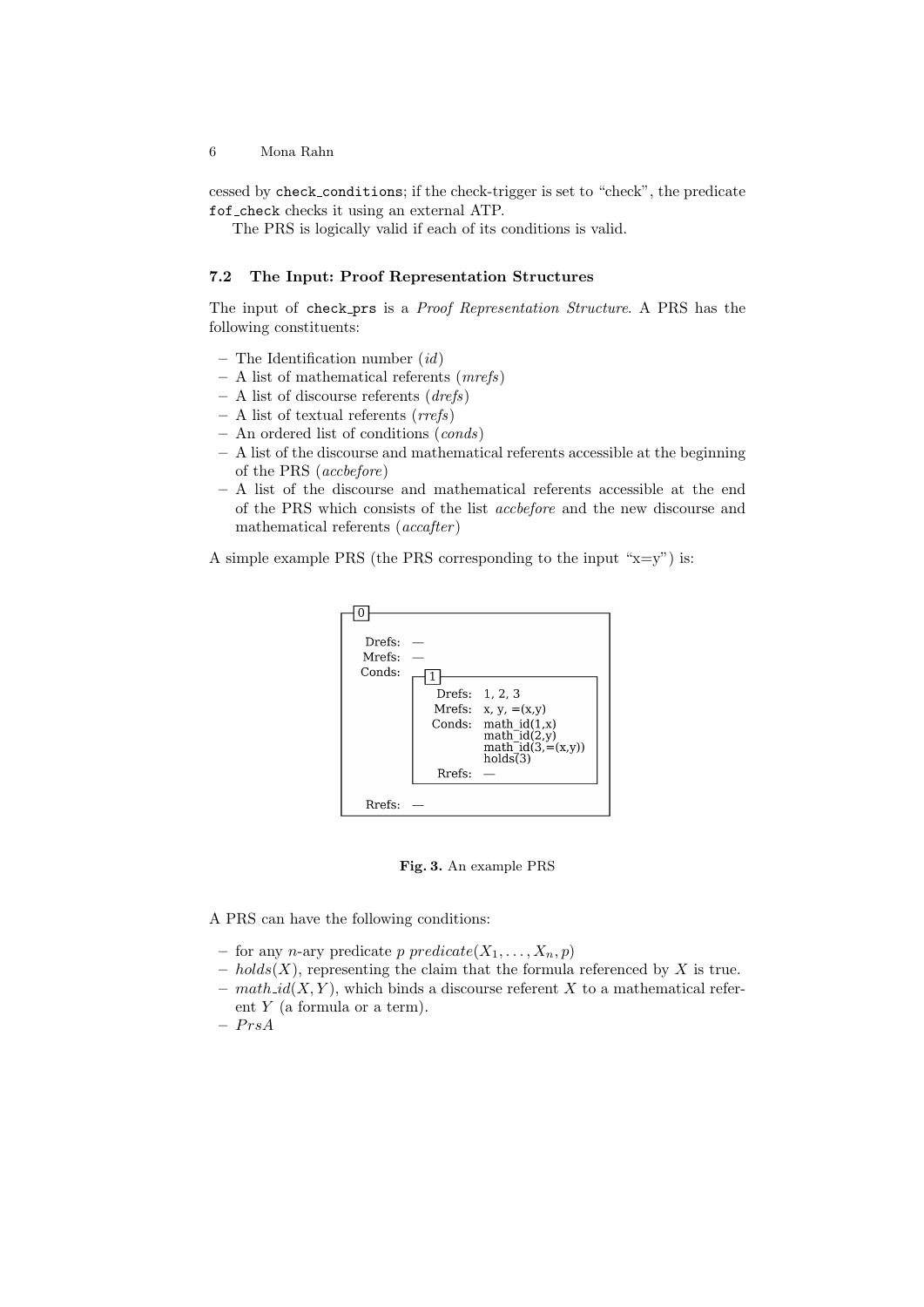- **–** *neg*(*P rsA*), representing a negation.
- $PrsA := PrsB$ , representing a definition.
- $-PrsA \implies PrsB$ , representing an assumption *A* and the set of claims *B* made inside the scope of this assumption.
- $− PrsA ⇒ PrsB$ , representing an implication *A* and the set of claims *B* made inside the scope of this implication. If  $P r sA$  is empty, the condition represents a universally quantified formula
- $PrsA \Leftarrow PrsB$ , representing a reversed implication
- **–** *contradiction*, representing a contradiction.
- **–** *P rsA ⇔ P rsB*, representing an equivalence
- $−$   $\therefore$  *PrsA*  $\Rightarrow$  *PrsB*, representing an function definition
- **–** *P rsA ∨ P rsB*, representing a disjunction
- $\sim$  >< [ $PrsA, PrsB, \ldots$ ], representing an exclusive disjunction

#### **7.3 The Predicate "check prs"**

The predicate check\_prs has five arguments:

- + PRS:prs is the input PRS
- + PremisesBegin:list(DOBSOD) is the list of premises that already have been parsed, given in DOBSOD format<sup>2</sup>, which is a formula or a term stored as a tree.
- + CheckTrigger:(check / nocheck) gives us the option to either try to prove every formula we encounter (check) or to just go through the structure of the PRS parsing every formula without running a prover (nocheck).
- PremisesEnd:list(DOBSOD) is PremisesBegin with the formula image of the current PRS appended

Depending on the PRS, check prs proceeds differently. We distinguish between four cases (not counting the error cases):

- 1. The PRS is a structure PRS, i.e. a theorem or a lemma (indicated by "theorem" or "lemma" in the PRS id)
- 2. The PRS is an induction PRS
- 3. The PRS is neither a structure PRS nor an induction PRS and has no variables in its *mrefs*
- 4. As case three, only that it has variables in its *mrefs*

The induction PRS case and case four were implemented by me; in the other two, I fixed some bugs and improved the code. An example for an induction in the Naproche Controlled Natural Language is

By induction, for all  $x\$   $\text{ord}(x)\$ .

The corresponding PRS is shown in figure 4. Note the word "induction" in the *rrefs* of the PRS. 4.

<sup>&</sup>lt;sup>2</sup> For more information about this format, see the internship report of Bhoomija Ranjan, http://www.math.uni-bonn.de/people/logic/publications/ MT-2008-02.pdf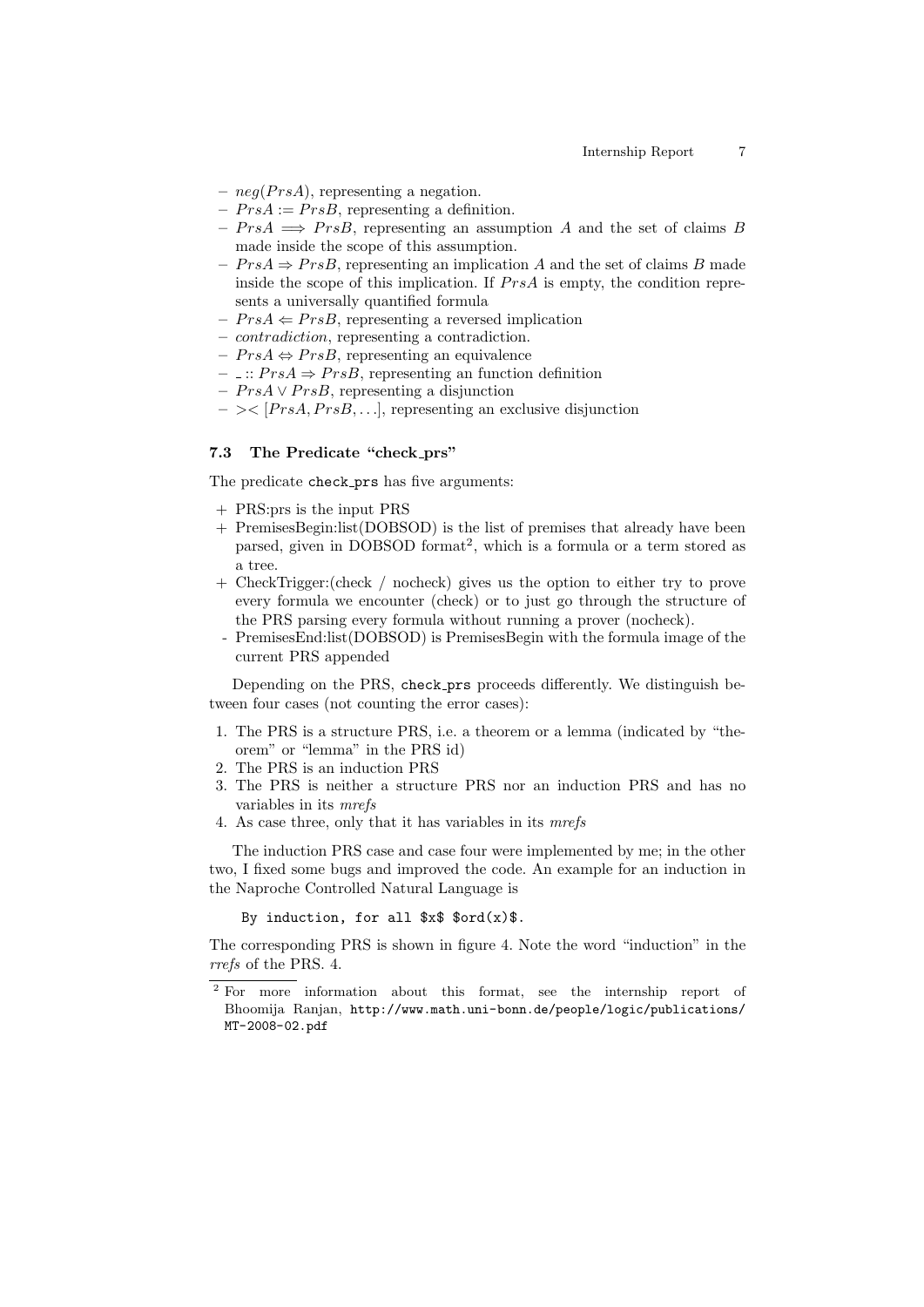

**Fig. 4.** An induction PRS

At first, check prs just extracts the formula image of the PRS (using the predicate check conditions which I will describe later). In our example, this would be:

```
type∼quantifier..name∼!..arity∼2..args∼[
    [x],
    type∼relation..name∼ord..arity∼1..args∼[
        type∼variable..name∼x..arity∼0,
   ]
]
```
which is DOBSOD notation for "For all  $x: ord(x)$ ". Now we check if the formula image is one universally quantified formula; if this is not the case, the error message

message[logic,check prs,AtomId, Wrong formula for induction PRS (must be universally quantified).]

is thrown and check prs fails. In our case, the input is correct. In order to prove a statement by induction, one has to prove the base case and the inductive step. Therefore, we proceed with making the induction formulas using the predicate make induction formulas, which can be found in *premises.pl*. In our example, it produces the following formula for the the base case:

type*∼*relation..name*∼*ord..arity*∼*1..args*∼*[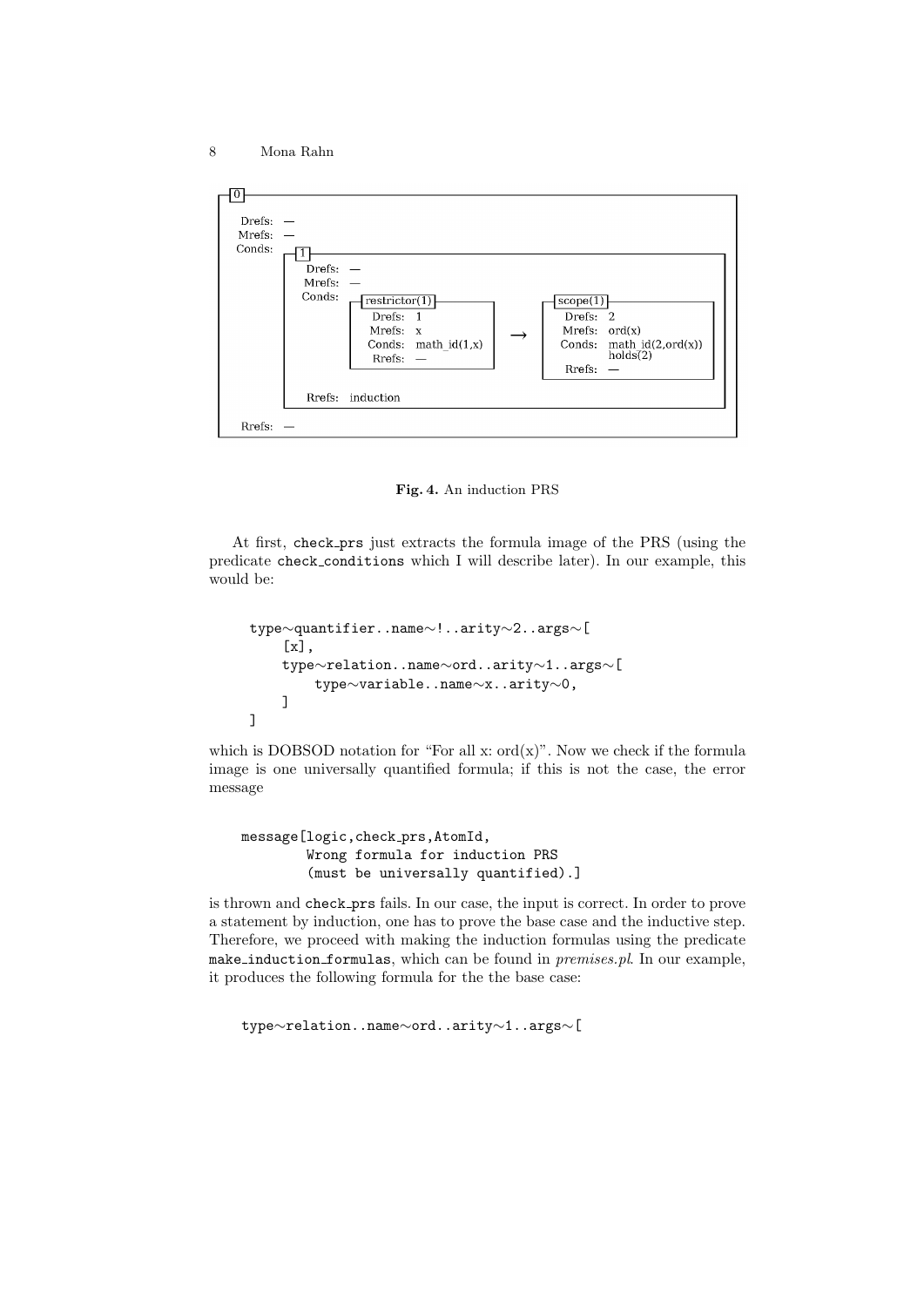```
type∼constant..name∼1..arity∼0,
]
```
and for the inductive step:

```
type∼quantifier..name∼!..arity∼2..args∼[
    [x],
    type∼logical symbol..name∼(=>)..arity∼2..args∼[
    type∼relation..name∼ord..arity∼1..args∼[
       type∼variable..name∼x..arity∼0,
       ]
    ]]
```
If CheckTrigger is set to "check", an ATP now tries to derive these formulas from PremisesBegin. PremisesEnd is instantiated with the concatenation of PremisesBegin and the universally quantified formula "for all x:  $ord(x)$ ".

#### **7.4 The Predicate "check conditions"**

The predicate check conditions has six arguments:

- + Id:atom is the Id of the PRS that is currently checked
- + Accafter:list(DOBSOD) is the list of Math-IDs of the PRS
- + Conditions:list(DOBSOD) is the list of conditions which we try to prove
- + PremisesBegin:list(DOBSOD) is the list of premises from which we try to prove the PRS
- PremisesEnd:list(DOBSOD) is PremisesBegin with the formulae of Conditions appended
- + CheckTrigger:(check / nocheck) indicates whether the formulae should be checked by an ATP

check conditions processes the conditions of a PRS sequentially and proceeds differently depending on the condition type. I implemented the majority of the different cases in *checker.pl* and updated the rest. Two examples are an exclusive disjunction and an assumption.

An **exclusive disjunction** condition  $\frac{\text{p}_{rs}}{\text{p}_{rs}}$ , *PrsB*,... is created when the user writes "Precisely one of the following cases holds: ...". check conditions can process up to four disjuncted PRSs. The case when we have two is treated as follows:

At first, we calculate the formula image of PrsA and PrsB by using check\_prs with CheckTrigger  $=$  "nocheck". Then we quantify the premises of PrsA existentially over the variables in the *mrefs* of PrsA and proceed similarly with PrsB; let us call the results QPremisesA and QPremisesB (Q stands for quantified). The formulae corresponding to the exclusive disjunction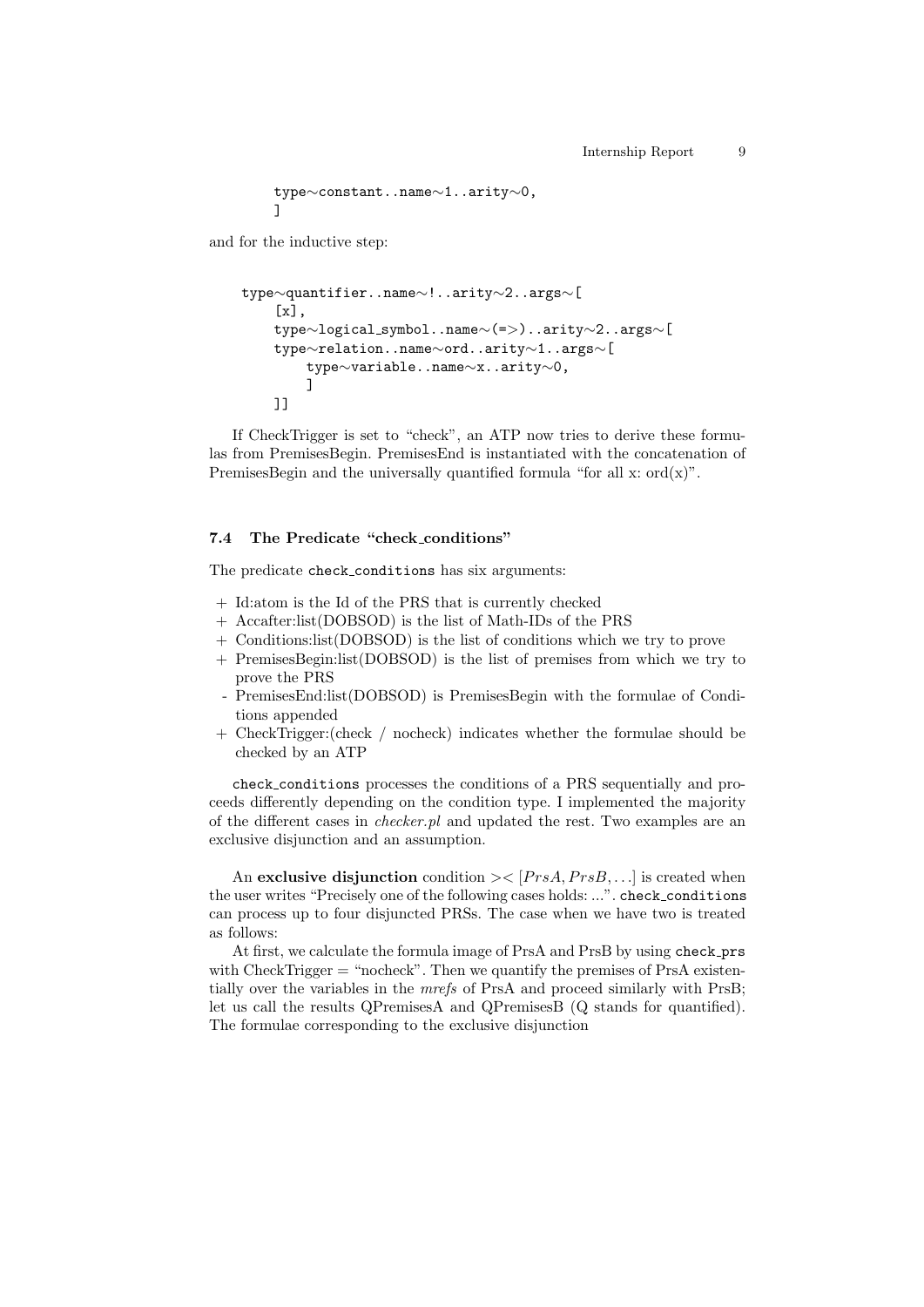*QP remisesA ∨ QP remisesB QP remisesA ⇒ ¬QP remisesB*  $QP$ *remises* $B \Rightarrow \neg Q$ *Premises* $A$ 

are constructed; then an ATP checks then if CheckTrigger is set to "check". Then the variable NewPremisesBegin is instantiated with the concatenation of PremisesBegin and these formulae and

```
check\_conditions(Id, Accafter, Rest,
                  NewPremisesBegin, PremisesEnd, CheckTrigger)
```
is called for the rest of the conditions. Note that NewPremisesBegin is the new PremisesBegin so that the formulae just parsed are treated like premises. PremisesEnd is just passed to the next call of check conditions; it is instantiated with PremisesBegin when all conditions have been parsed and therefore the list Conditions is empty.

An **assumption** condition  $P r s A \implies P r s B$  is built when the input is "Fix...", "Assume that...", "Let...", "Suppose..." or "Consider...".

At first, we get the formula image PremisesA of the antecedent PRS PrsA. Then we check PrsB with the concatenation of PremisesBegin and PremisesA if CheckTrigger is set to "check"; otherwise we just get its formula image PremisesB as well. Now we distinguish between two cases concerning the update of PremisesBegin:

The first case is that we deal with a proof by contradiction indicated by

type*∼*relation..arity*∼*0..name*∼*'\$false'

as the last premise of PrsB. In this case, if the antecedent PRS contains premises, we negate them - since a contradiction could be derived from the assumptions and append the negated formulas to PremisesBegin, instantiating NewPremisesBegin with the result. If, however, PremisesA is empty, this means that the contradicting assumptions must have been made on a higher level. This occurs for example when the user writes "Let x be given." in a proof by contradiction. Therefore we instantiate NewPremisesBegin with the concatenation of PremisesBegin and the "false"-premise from above.

In the case that we deal with a "normal" assumption (i. e. no contradiction), the procedure is different, but depends on the antecedent PRS as well. If it contains no premises, we interpret the condition as a "for all..." statement; therefore, for every formula F in PremisesB, we skolemize the free variables in F using the predicate skolemize (see section 8) and append

*∀V ariablesA* : *F*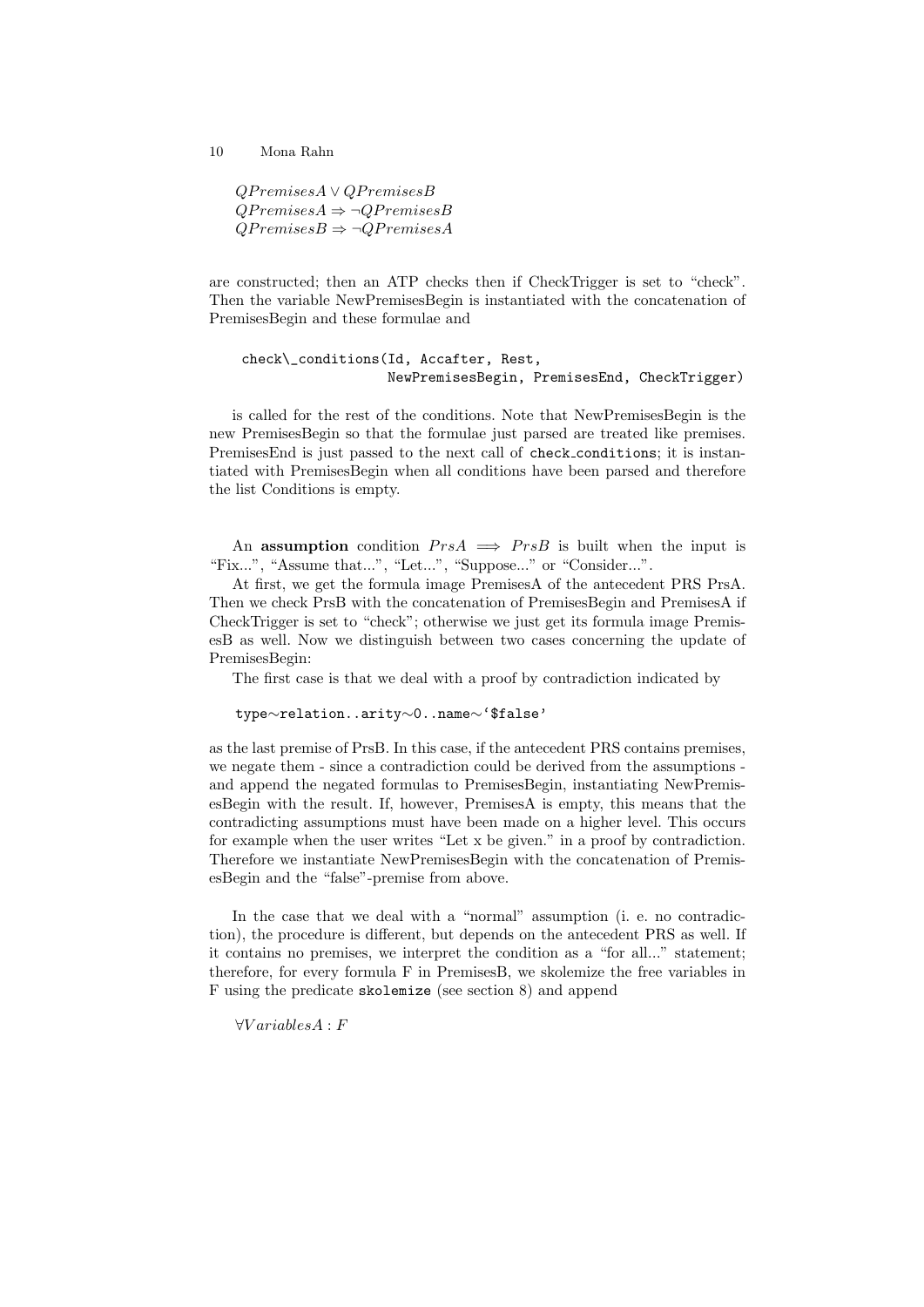to PremisesBegin, where VariablesA are the variables in the *mrefs* of PrsA. If, however, the *mrefs* of PrsA are empty as well, something must have gone wrong and we throw the error message "Assumption PRS: Antecedent PRS A is empty and contains no variables". I have programmed the predicate error if empty that performs this task and is also used by other check condition cases.

In the case that PremisesA is not empty, we skolemize the free variables of every formula F in PremisesB as we did in the first case and then append

 $\forall Variables A : Conjunct Premises A \Rightarrow F$ 

to PremisesBegin, where VariablesA are again the variables in the *mrefs* of A and ConjunctPremisesA is the conjunction PremisesA.

The recursive call of check conditions is the same as in the exclusive disjunction case.

## **8 The Module "premises.pl"**

Most of the auxiliary predicates I wrote for *checker.pl* can be found in the file *premises.pl*.

For example, the predicate quantify existentially conjuncts a list of formulae and quantifies over the variables in a list of mathematical referents (which are extracted by the predicate variables); quantify existentially is used among others in the exclusive disjunction case of check conditions. The predicate make induction formulas produces the formulae for the induction case of check prs as described in section 7.3; similarly, make implication formula, make equivalence formula etc. are auxiliary predicates for the corresponding cases in check conditions.

Furthermore, the predicates update\_skolem\_variables and skolemize can be found in *premises.pl*. I programmed them for the skolemization in the assumption case of check conditions (see section 7.4). The procedure is the following:

In order to create and assign the skolemized variables in the first place, we use the predicate update skolem variables. Then the predicate skolemize is used in order to exchange the variables with their skolemized representatives.

skolemize has four arguments:

- + Formula:DOBSOD
- + Variables:list(DOBSOD)
- + SkolemVariables:list(DOBSOD)
- SkolemizedFormula:DOBSOD

and replaces each variable of Variables in the formula Formula by the corresponding skolemized variable which can be found in SkolemizedVariables, using my predicate replace in formula. An example for a skolemized variable is

```
type∼function..name∼skolem..arity∼2
             ..args∼[1,type∼variable..name∼x
                       ..arity∼0..args∼[]]
```
which means that this variable is the first one that depends on the (bound) variable x.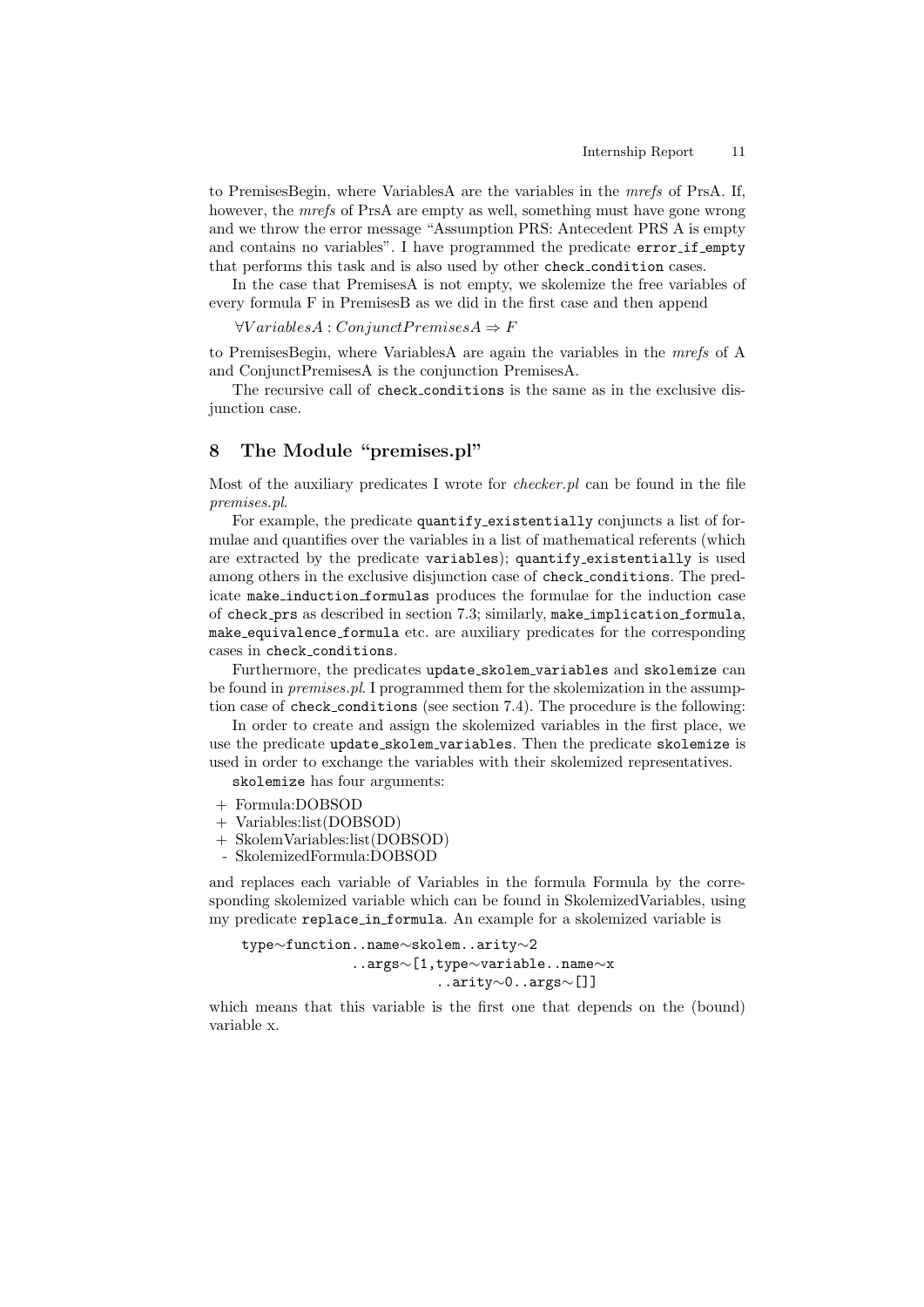## **9 The Module "prs export.pl"**

The file *prs export.pl* is responsible for the output of PRSs. At the moment, the output is given in HTML format but we plan to use XML format as well. There are two main reasons: firstly, it is more flexible; secondly, XML allows to represent a PRS in a universally processable format. Therefore I updated the predicate prs to xml which converts between the DOBSOD- and XML-Representation of a PRS. The XML representation of the PRS condition "x=y" can be found in the appendix.

## **10 Miscellaneous Work**

I created the favicon (the little icon which can be seen next to the web address in the browser) for the Naproche website. At the moment, it appears only on the local Naproche website but we plan to use it in the online version later.

## **11 Conclusion**

At the beginning, especially the inderdisciplinary nature of the Naproche Project appealed to me.

My expectations were fulfilled: Not only did I study an interesting application of logic, but also the time on the Naproche Project gave me the opportunity to study different subjects apart from mathematics. On the one hand, I learnt Prolog; on the other hand I, worked with linguistic techniques like PRS.

Furthermore, programming the code was a great experience for me since it provided me with the opportunity to contribute to current research.

In conclusion, I can say that I found the internship very fruitful and interesting.

## **12 Appendix**

#### **12.1 XML**

The PRS condition "x=y" looks like this in XML format:

```
<name>=</name>
        <type>relation</type>
        <arity>2</arity>
        <args>
          <arg>
            <name>x</name>
            <type>variable</type>
            <arity>0</arity>
            <args/>
          </arg>
```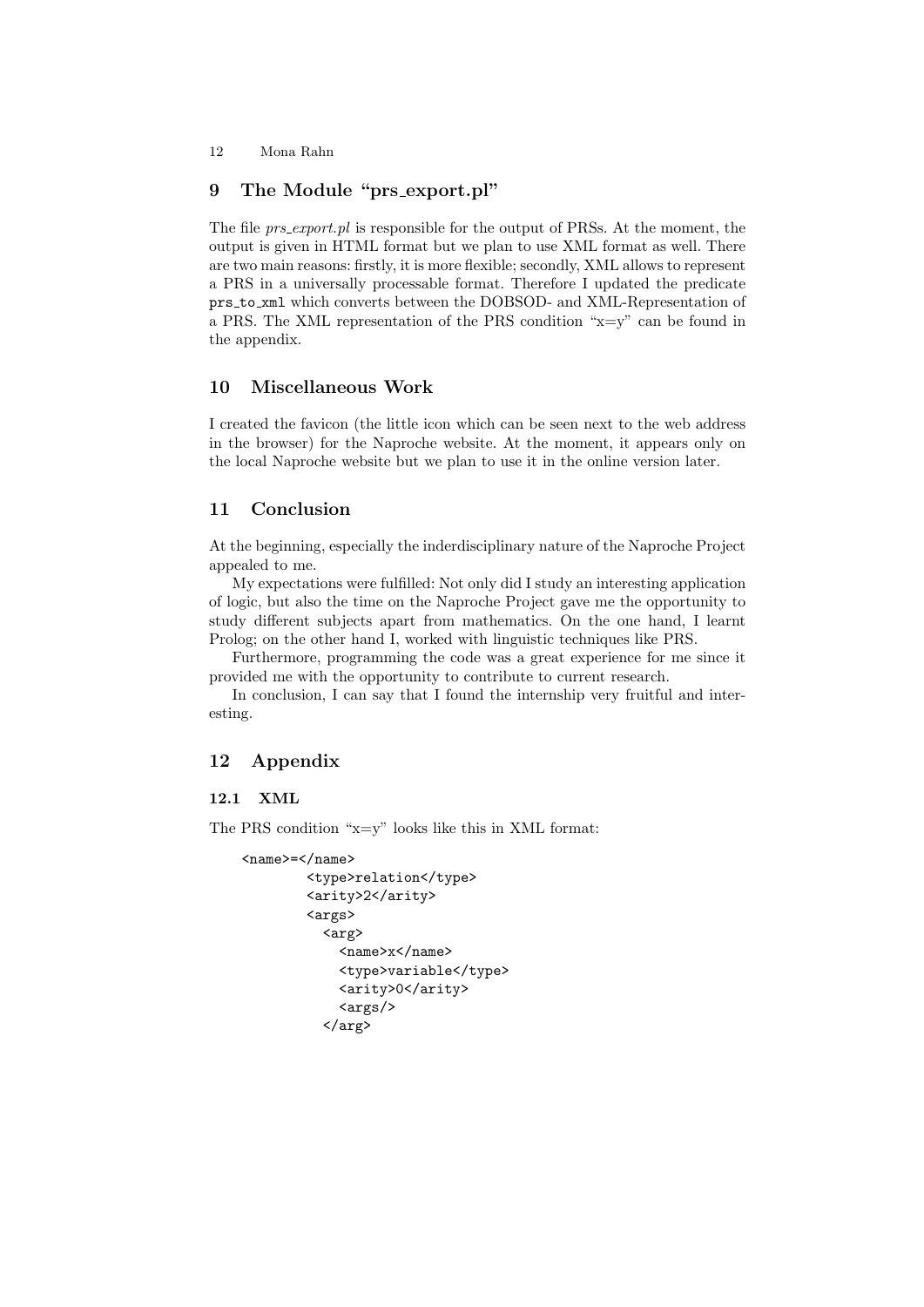```
<arg>
     <name>y</name>
     <type>variable</type>
     <arity>0</arity>
     \langle \text{args}/\rangle</arg>
</args>
```
#### **12.2 Code**

Here are some examples for code I have written.

#### **Skolemize and update skolem variables**

```
skolemize(Formula, [],_SkolemVariables, Formula) :- !.
```

```
skolemize(Formula,Variables,SkolemVariables,SkolemizedFormula) :-
       Variables = [Variable|Rest],
       SkolemId = skolem_id(Variable,SkolemVariable),
       member(SkolemId,SkolemVariables),
       replace_in_formula(Variable,Formula,SkolemVariable,FormulaTmp),
        skolemize(FormulaTmp,Rest,SkolemVariables,SkolemizedFormula).
```

```
update_skolem_variables(SkolemVariables, _SkolemArity,
        _VariablesA, [], SkolemVariables) :-!.
```

```
update_skolem_variables(SkolemVariables, SkolemArity,
                VariablesA, AdditionalVariables,
                NewSkolemVariables) :-
        % case that Variable already appears in SkolemVariables
        % we add a new skolem_id
        AdditionalVariables = [Variable|Rest],
```

```
% add a new skolem_id for Variable
skolem_index(Index),
SkolemFunction = type~function..name~skolem
                ..arity~SkolemArity..args~[Index|VariablesA],
SkolemId = [skolem_id(Variable,SkolemFunction)],
new_skolem_index(Index),
```

```
append(SkolemVariables,SkolemId,SkolemVariablesTmp),
update_skolem_variables(SkolemVariablesTmp,SkolemArity,
                VariablesA,Rest,NewSkolemVariables).
```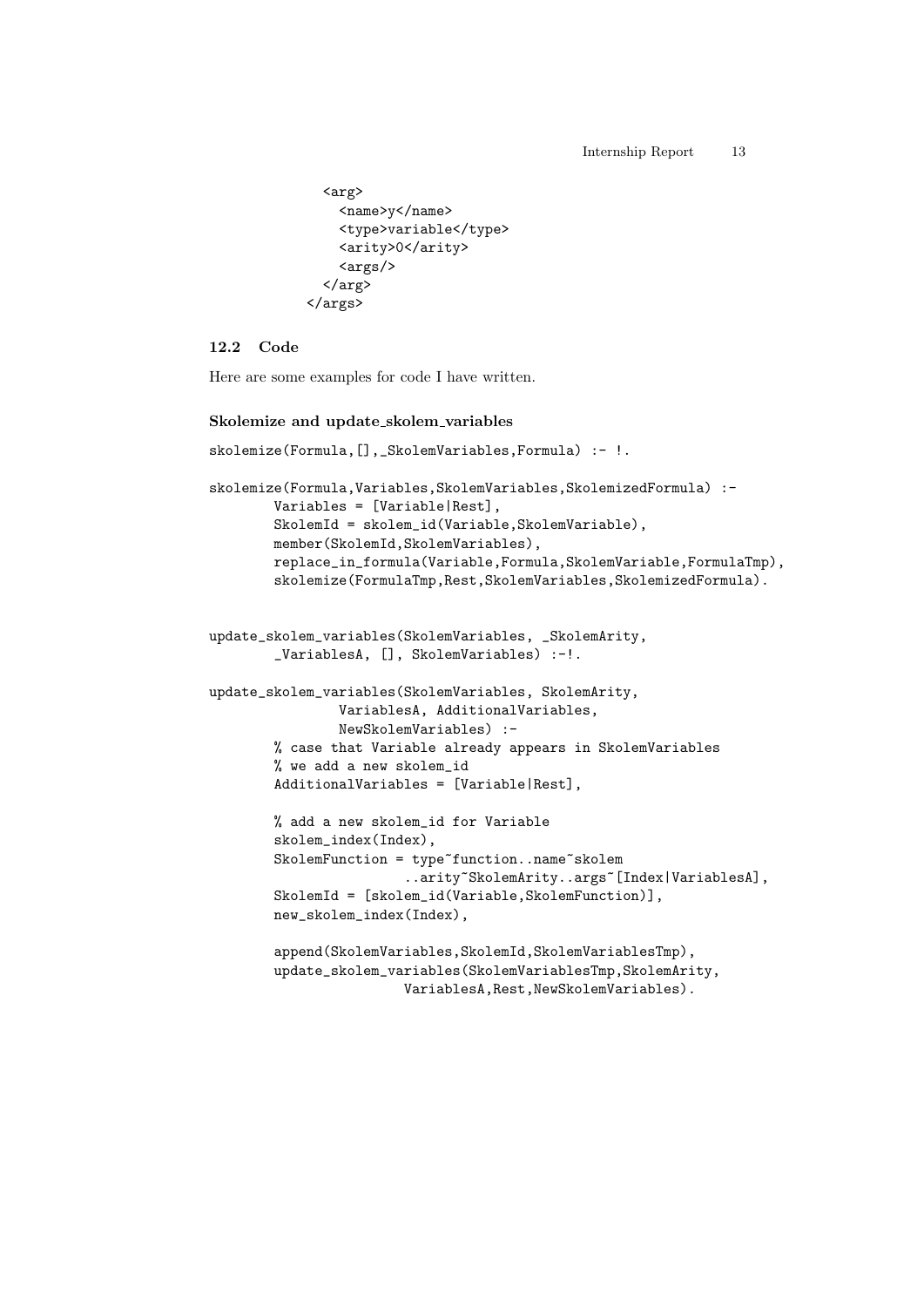```
new_skolem_index(Index) :-
       retract(skolem_index(Index)),
        Index = name^NMame,
        atom_number(Name,NameN),
        succ(NameN, NewNameN),
        atom_number(NewName,NewNameN),
        assertz(skolem_index(type~constant..arity~0..name~NewName)).
The induction case in check prs
check_prs(PRS,PremisesBegin,PremisesEnd,CheckTrigger) :-
        % Case that PRS is an induction PRS
        PRS = id~Id..conds~Conds..accafter~Accafter..mrefs~Mrefs..rrefs~Rrefs,
        member('induction', Rrefs),
        % Mrefs must not contain any variables
        variables(Mrefs,[]),
        % get the premises of the PRS and throw error message if they are empty
        check_conditions(Id,Accafter,Conds,[],PremisesPRS,nocheck),
        error_if_empty(PremisesPRS,Id,'Induction PRS is empty'),
        % PremisesPRS has to be one universally quantified formula
        PremisesPRS = [UnivQuantifiedFormula],
        (
        (UnivQuantifiedFormula = name~'!',!)
        ;
        \epsilonterm_to_atom(Id,AtomId),
        add_error_message(logic,'check_prs',AtomId,
                'Wrong formula for induction PRS
                (must be universally quantified).'),
        !,
        fail
        )),
        % Make Induction Formulas
        make_induction_formulas(PremisesPRS,Formula1,FormulaSucc),
        atom_concat(Id,'induc_start',IdStart),
        atom_concat(Id,'induc_step',IdEnd),
```

```
% Check Formulas if CheckTrigger = check
check_formula_if_trigger(PremisesBegin,Formula1,IdStart,CheckTrigger),
check_formula_if_trigger(PremisesBegin,FormulaSucc,IdEnd,CheckTrigger),
```

```
14 Mona Rahn
```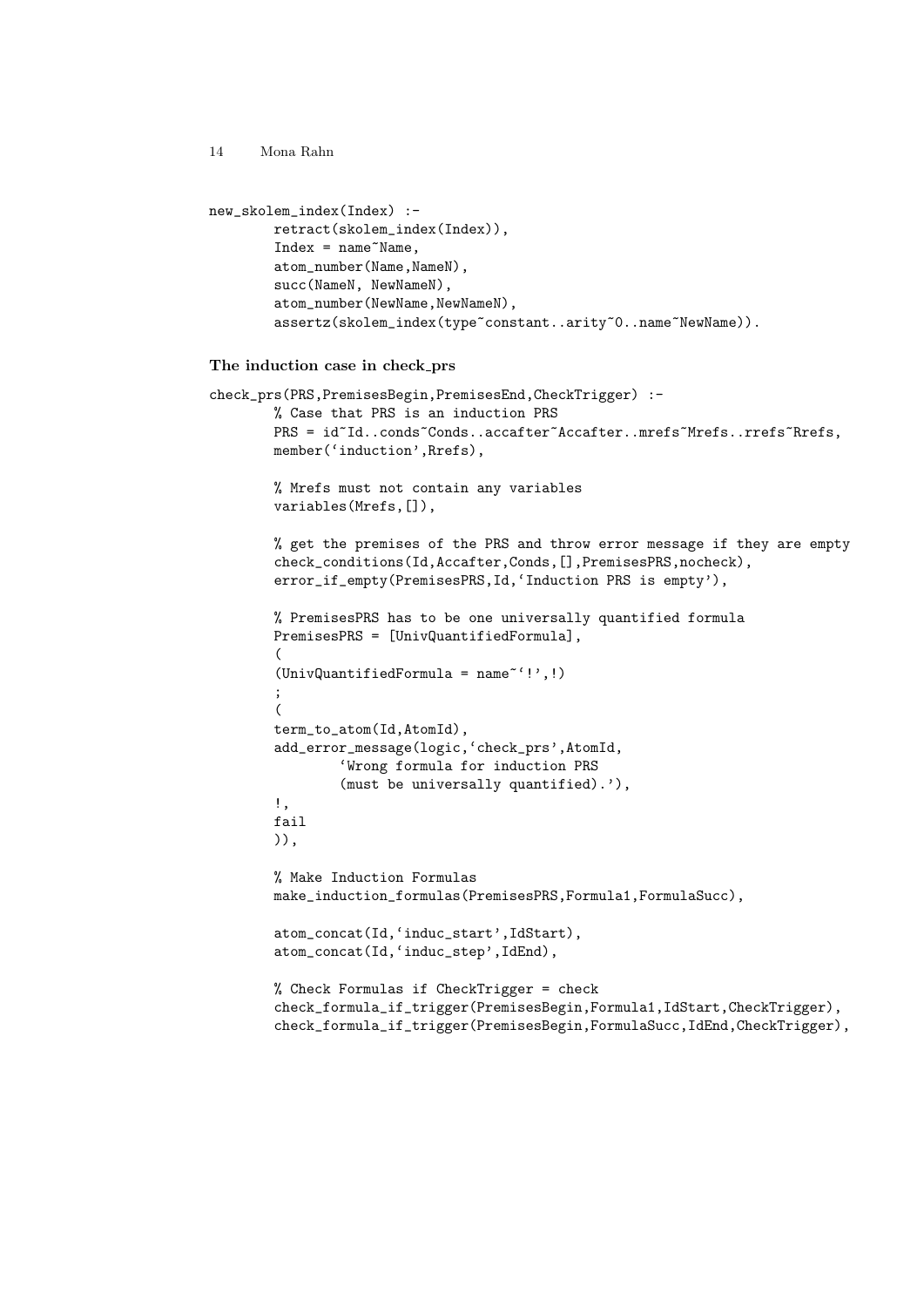```
% update PremisesBegin
append(PremisesBegin,PremisesPRS,PremisesEnd),
!.
```
**The assumption case in check conditions**

```
% Case that A is empty
check_conditions(Id,Accafter,[ X |Rest],
                PremisesBegin,PremisesEnd,CheckTrigger) :-
       X = (A == > B),
       % Get PremisesA
        check_prs(A,[],PremisesA,nocheck),
       PremisesA = [],
        !,
       % Check B just with PremisesBegin (because A is empty)
       % If CheckTrigger = nocheck then don't check B, else do check it
        check_prs(B,PremisesBegin,PremisesBeginAndB,CheckTrigger),
        !,
       A = mrefs~MrefsA..id~IdA,
       % Two cases:
       % 1 : The user made a prove by contradiction
       % 2 : We deal with a normal assumption
       % % The last entry in PremisesB determines that
        ( append(_,[type~relation..arity~0..name~'$false'],
                        PremisesBeginAndB) ->
                (
                % Contradiction case
                % Add 'false' to PremisesBegin
                append(PremisesBegin,
                        [type~relation..arity~0..name~'$false'],
                        NewPremisesBegin)
                )
                ;
                (
                % For all Formulas X in PremisesB add
                % ! [Variables in MrefsA] : X
                % to our Premises storage
                variables(MrefsA,VariablesA),
                error_if_empty(VariablesA,IdA,
                        'Assumption PRS:
```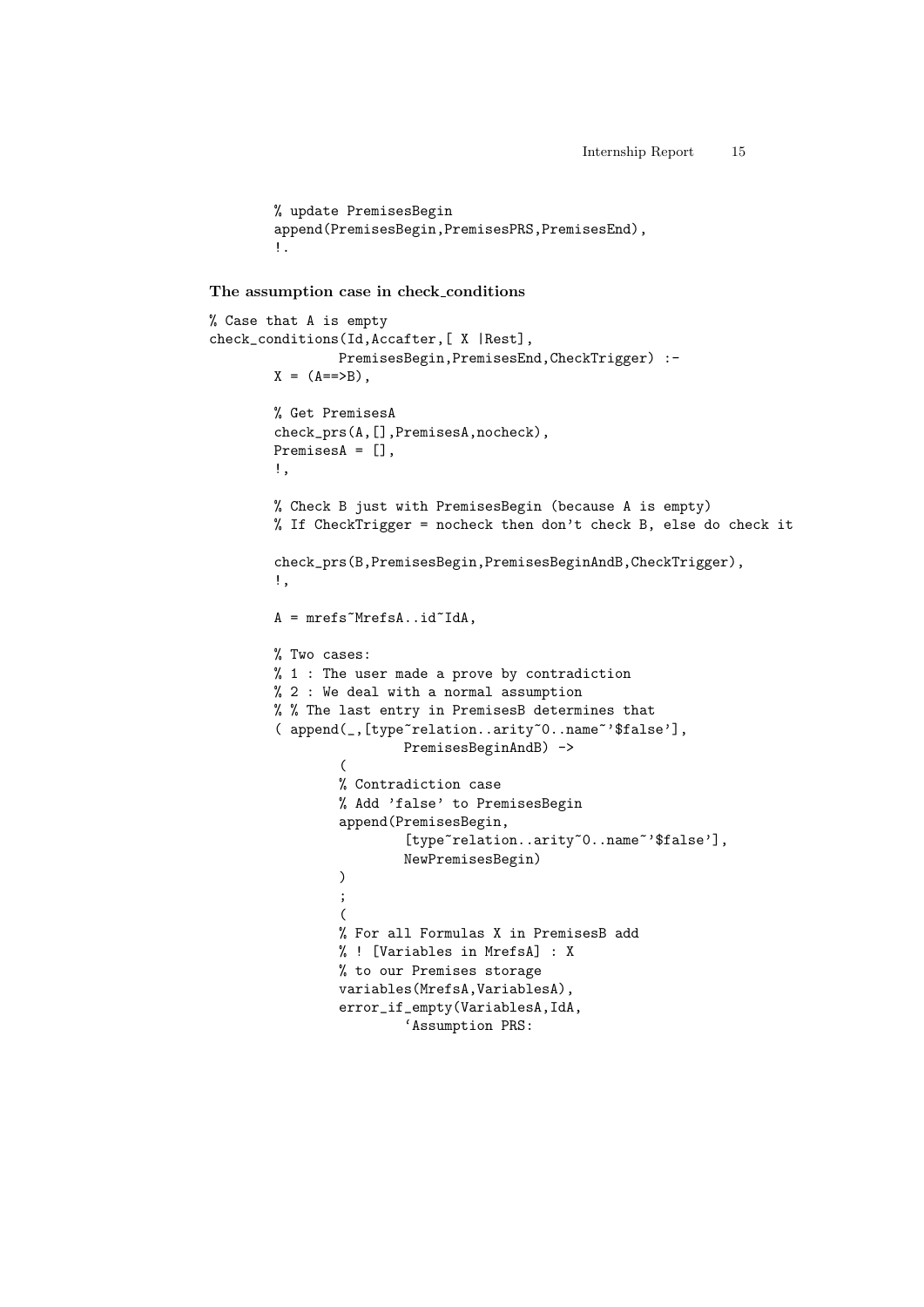```
Antecedent PRS A is empty and contains no variables'),
                append(PremisesBegin,PremisesB,PremisesBeginAndB),
                update_assumption(PremisesBegin,
                        NewPremisesBegin,MrefsA,PremisesA,PremisesB)
                \lambda),
        !,
        check_conditions(Id,Accafter,Rest,
                NewPremisesBegin,PremisesEnd,CheckTrigger).
% Case that A is not empty
check_conditions(Id,Accafter,[ X |Rest],
                PremisesBegin,PremisesEnd,CheckTrigger) :-
       X = (A == B).
        !,
       % Check A.
       % We use nocheck as these are Assumptions and need not be checked.
        check_prs(A,[],PremisesA,nocheck),
        !,
        % Check B with all the Premises from A included
        % If CheckTrigger = nocheck then don't check B, else do check it
        append(PremisesBegin,PremisesA,PremisesBeginAndA),
        check_prs(B,PremisesBeginAndA,PremisesBeginAndAAndB,CheckTrigger),
        !,
       A = mrefs~MrefsA,
        % Two cases:
        % 1 : The user made a prove by contradiction
       % 2 : We deal with a normal assumption
       % % The last entry in PremisesB determines that
        ( append(_,[type~relation..arity~0..name~'$false'],
                        PremisesBeginAndAAndB) ->
                (
                % Contradiction case
                %
                % Negate Assumption, quantify universally
                % over variables in MrefsA and append
                % the formula to PremisesBegin
                negate_formulas(PremisesA,NegatedA),
                quantify_universally(MrefsA,NegatedA,QNegatedA),
                append(PremisesBegin,QNegatedA,NewPremisesBegin)
```